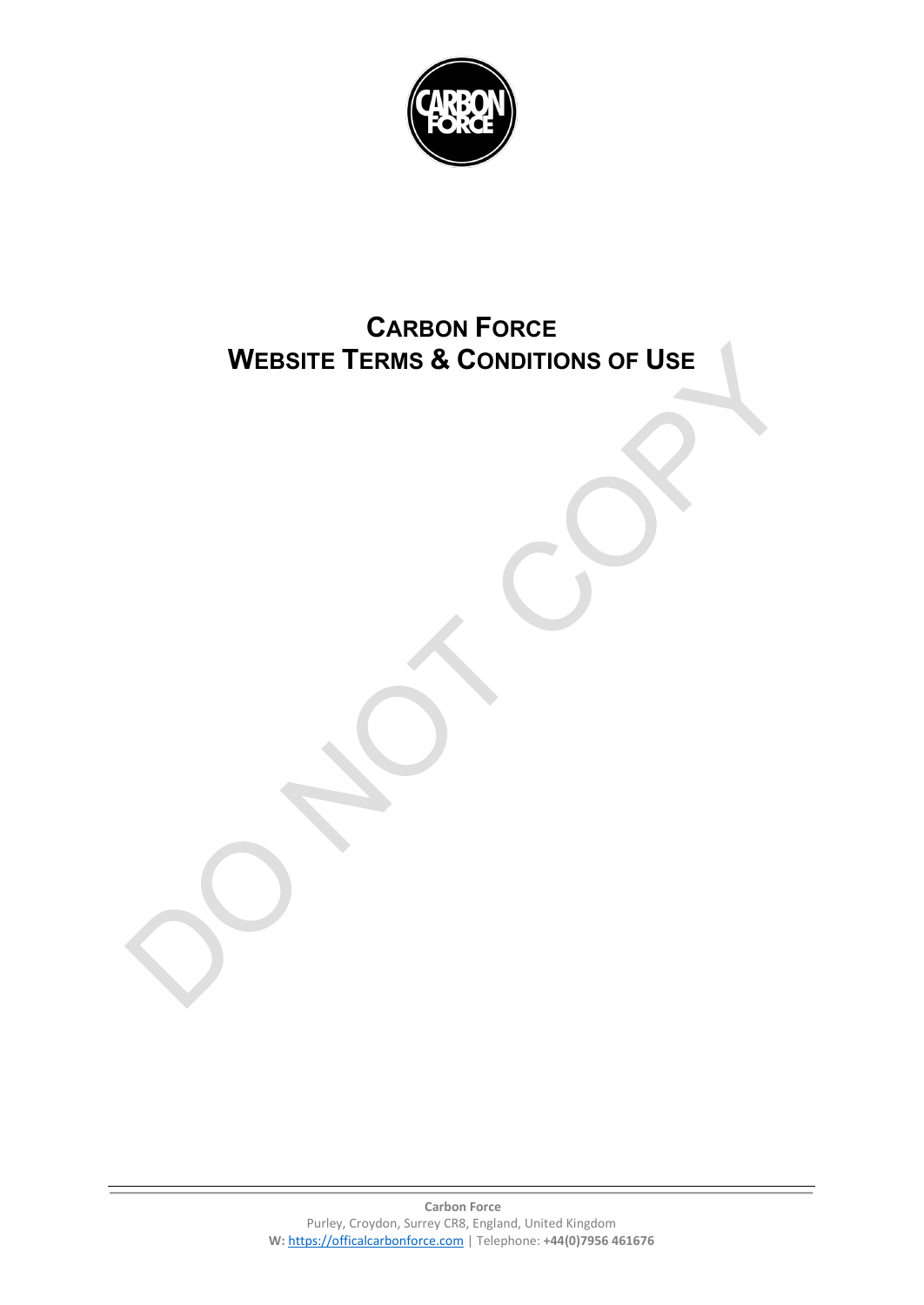

# **Carbon Force Website Terms & Conditions of Use 01 March 2021**

## **BACKGROUND:**

This agreement applies as between you, the User of this Web Site and Carbon Force – [https://seightuk.com,](https://www.spicegyalzcatering.co.uk/) the owner(s) of this Web Site. Your agreement to comply with and be bound by these terms and conditions is deemed to occur upon your first use of the Web Site. If you do not agree to be bound by these terms and conditions, you should stop using the Web Site immediately.

### 1. **Definitions and Interpretation**

In this Agreement the following terms shall have the following meanings:

| "Content"        | means any text, graphics, images, audio, video,<br>software, data compilations and any other form of<br>information capable of being stored in a computer that<br>appears on or forms part of this Web Site;                                                |
|------------------|-------------------------------------------------------------------------------------------------------------------------------------------------------------------------------------------------------------------------------------------------------------|
| "Carbon Force"   | Means Carbon Force, Purley, Croydon, Surrey CR8;                                                                                                                                                                                                            |
| "Service"        | means collectively any online facilities, tools, services or<br>information that Carbon Force makes available through<br>the Web Site either now or in the future;                                                                                          |
| "System"         | means any online communications infrastructure that<br>Carbon Force makes available through the Web Site<br>either now or in the future. This includes, but is not<br>limited to, web-based email, message boards, live chat<br>facilities and email links; |
| "User" / "Users" | means any third party that accesses the Web Site and is<br>not employed by and acting in the course of their<br>employment; and                                                                                                                             |
| "Web Site"       | means the website that you are currently using<br>https://seightuk.com and any sub-domains of this site<br>(unless expressly excluded by their own terms and<br>conditions.                                                                                 |

# 2. **Intellectual Property**

2.1 All Content included on the Web Site, unless uploaded by Users, including, but not limited to, text, graphics, logos, icons, images, sound clips, video clips, data compilations, page layout, underlying code and software is the property of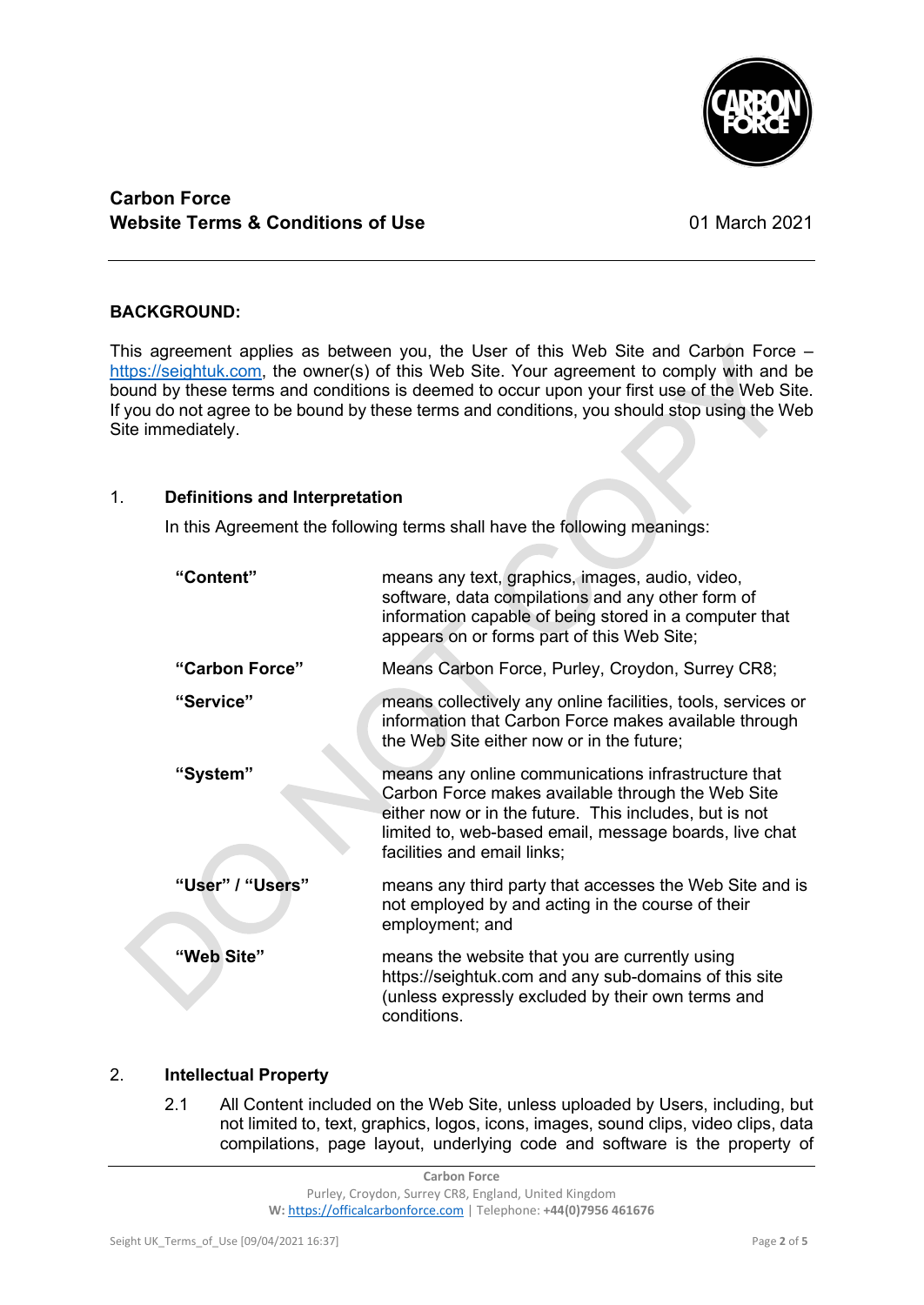

Carbon Force, our affiliates or other relevant third parties. By continuing to use the Web Site you acknowledge that such material is protected by applicable United Kingdom and International intellectual property and other relevant laws.

- 2.2 Subject to sub-clause 2.3 you may not reproduce, copy, distribute, store or in any other fashion re-use material from the Web Site unless otherwise indicated on the Web Site or unless given express written permission to do so by Carbon Force.
- 2.3 Material from the Web Site may be re-used without written permission where any of the exceptions detailed in Chapter III of the Copyright Designs and Patents Act 1988 apply.

# 3. **Links to Other Web Sites**

This Web Site may contain links to other sites. Unless expressly stated, these sites are not under the control of Carbon Force or that of our affiliates. We assume no responsibility for the content of such web sites and disclaim liability for any and all forms of loss or damage arising out of the use of them. The inclusion of a link to another site on this Web Site does not imply any endorsement of the sites themselves or of those in control of them.

## 4. **Links to this Web Site**

Those wishing to place a link to this Web Site on other sites may do so only to the home page of the site https://seightuk.com/home without prior permission. Deep linking (i.e. links to specific pages within the site) requires the express permission of Carbon Force. To find out more please contact us by email at officialcarbonforce@gmail.com. Tel: +44(0)7956 461676.

#### 5. **Privacy**

- 5.1 For the purposes of applicable data protection legislation, the Carbon Force will process any personal data you have provided to it in accordance Privacy Policy available on the Carbon Force website or on request from Carbon Force.
- 5.2 You agree that, if you have provided Carbon Force with personal data relating to a third party (1) you have in place all necessary appropriate consents and notices to enable lawful transfer such personal data to Carbon Force and (2) that you have brought to the attention of any such third party the Privacy Notice available on the Carbon Force's website or otherwise provided a copy of it to the third party. You agree to indemnify Carbon Force in relation to all and any liabilities, penalties, fines, awards or costs arising from your non-compliance with these requirements.

#### 6. **Disclaimers**

6.1 Carbon Force makes no warranty or representation that the Web Site will meet your requirements, that it will be of satisfactory quality, that it will be fit for a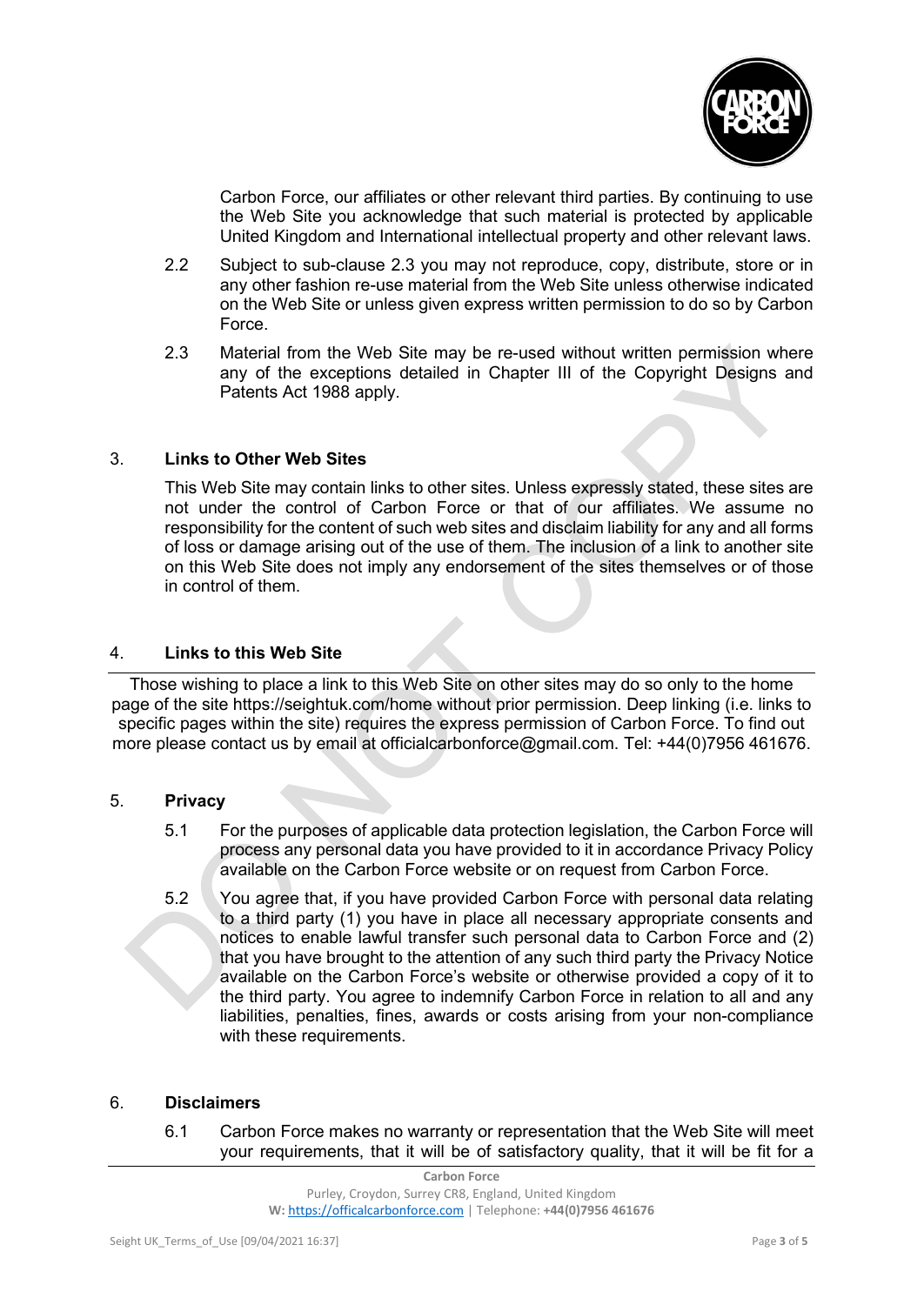

particular purpose, that it will not infringe the rights of third parties, that it will be compatible with all systems, that it will be secure and that all information provided will be accurate. We make no guarantee of any specific results from the use of our Service.

6.2 No part of this Web Site is intended to constitute advice and the Content of this Web Site should not be relied upon when making any decisions or taking any action of any kind.

# 7. **Availability of the Web Site**

The Service is provided "as is" and on an "as available" basis. We give no warranty that the Service will be free of defects and / or faults. To the maximum extent permitted by the law we provide no warranties (express or implied) of fitness for a particular purpose, accuracy of information, compatibility and satisfactory quality.

Carbon Force accepts no liability for any disruption or non-availability of the Web Site resulting from external causes including, but not limited to, ISP equipment failure, host equipment failure, communications network failure, power failure, natural events, acts of war or legal restrictions and censorship.

#### 8. **Limitation of Liability**

- 8.1 To the maximum extent permitted by law, Carbon Force accepts no liability for any direct or indirect loss or damage, foreseeable or otherwise, including any indirect, consequential, special or exemplary damages arising from the use of the Web Site or any information contained therein. Users should be aware that they use the Web Site and its Content at their own risk.
- 8.2 Nothing in these terms and conditions excludes or restricts Carbon Force's liability for death or personal injury resulting from any negligence or fraud on the part of Carbon Force.
- 8.3 Every effort has been made to ensure that these terms and conditions adhere strictly with the relevant provisions of the Unfair Contract Terms Act 1977. However, in the event that any of these terms are found to be unlawful, invalid or otherwise unenforceable, that term is to be deemed severed from these terms and conditions and shall not affect the validity and enforceability of the remaining terms and conditions. This term shall apply only within jurisdictions where a particular term is illegal.

#### 9. **No Waiver**

In the event that any party to these Terms and Conditions fails to exercise any right or remedy contained herein, this shall not be construed as a waiver of that right or remedy.